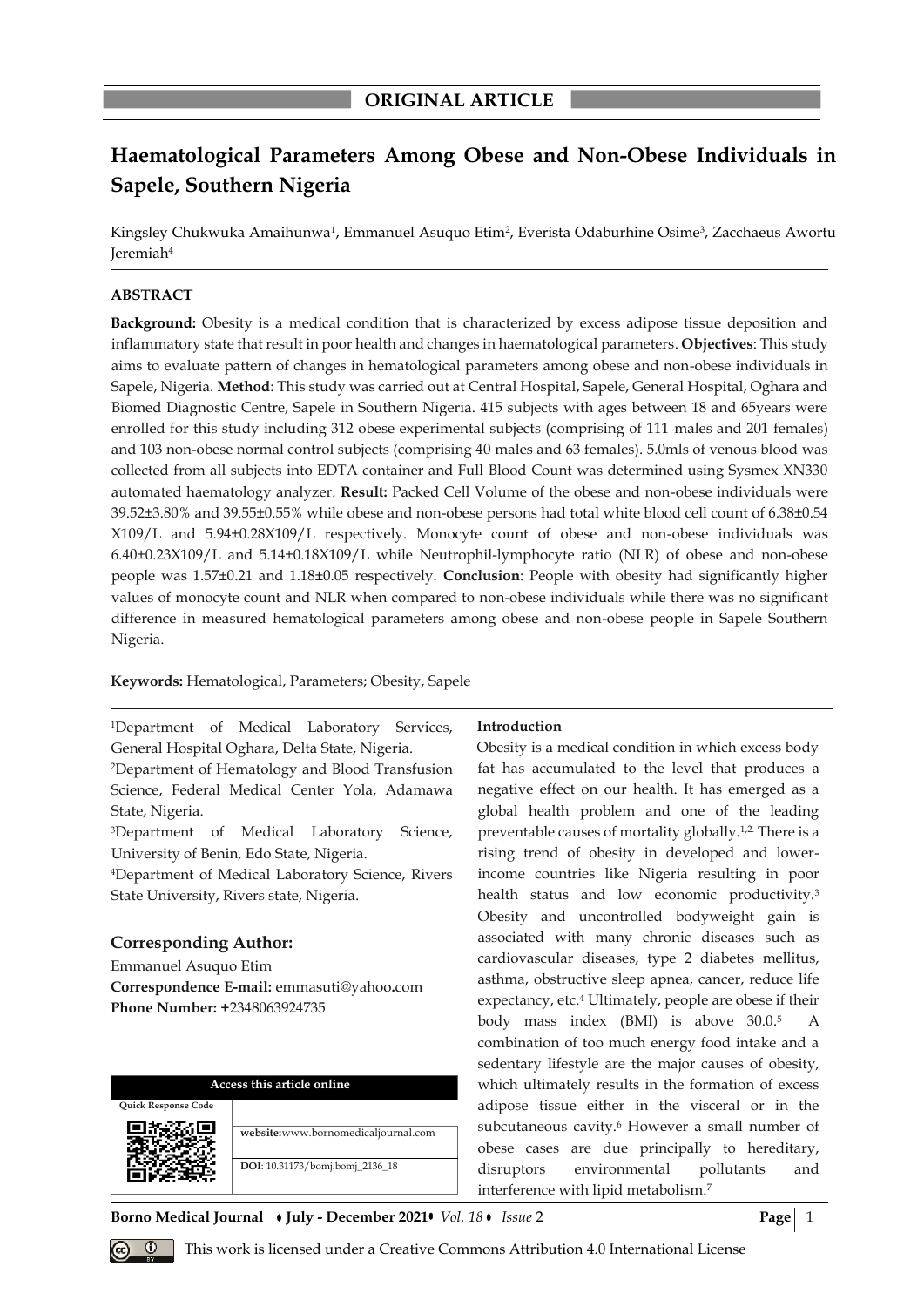Yilmazi et al reported that excessive weight gain and obesity lead to altered changes in adipose tissue activity that induces increased production of inflammatory marker which in turn plays a great role in the pathogenesis of metabolic syndrome and disruption in lipid metabolism.<sup>8</sup>

Furthermore, in obesity, there is a chronic inflammatory state characterized by excess adipose tissue deposition, building up of adipocytokines such as inflammatory mediators and abnormal metabolic regulators and this inflammatory state results in alteration of physiological mechanisms leading to changes in hematological parameters.<sup>9</sup> These haematological parameters include Red cell and red cell indices, platelet count and platelet indices and white cell count. Therefore, this study aims to evaluate the changes in Haematological Parameters between Obese and Non-Obese Individuals in Sapele, Southern Nigeria to provide an informative strategy for better management of people with obesity in this locality.

Sapele is a city located in the central part of Delta State, South-South Nigeria. It is positioned at a height of 9meters above sea level at a latitude of 5.890 and a longitude of 5.680. Sapele has a population of about 174,273 (Population census, 2006) and accommodates different tribes such as: Okpe, Urhobo, Itsekiri, Ibo, Ijaw, Isoko, Hausa, Edo, Yoruba, Ibibio, Nupe, Tiv and Fulani. The main occupations in Sapele are farming, factory worker, Artisan, Trader and Civil Servant. The common diets in this locality are starch, yam, garri, rice, beans, plantain, palm oil, fish, meat, periwinkle.

## **Inclusion Criteria**

Obese adults within the age range of 18 and 65 years and resident in Sapele and its environ were recruited in the study.

### **Exclusion Criteria**

People that were critically ill and/or on any form of medication, pregnant women, hypertensive patients, patients with communicable and non-communicable diseases and those who refused consent were excluded from this study.

#### **Method**

This was a cross-sectional and descriptive study carried out at Central Hospital, Sapele, General Hospital, Oghara and Biomed Diagnostic Centre, Sapele. A total of four hundred and fifteen (415) subjects were enrolled for the study. These include three hundred and twelve (312) obese subjects (comprising of 111 males and 201 females), one hundred and three (103) non-obese subjects (comprising 40 males and 63 females) used as control.

#### **Sample Collection**

Four and a half milliliters (4.5mls) of venous blood was collected from all participants into EDTA container. The blood sample was analyzed within one hour of collection using Sysmex XN330 automated hematology analyzer.

#### **Ethical Approval**

Ethical Clearance for this study was obtained from the Ethics committee of Central hospital, Sapele Medical Zone, Sapele, on 8th of December 2016 with Reference number SNZ/A.31VOL.3/54. Informed consent was also obtained from individuals as well as a completed structured questionnaire.

#### **Sample Analysis**

The EDTA sample was placed in a position where the aperture is immersed in the blood and the aspirator button was pressed. A suspension of blood cells passes through a small orifice simultaneously with an electric current. After measurement, the result of the cell count and hematological parameters was displayed on the screen and the result recorded.

## **Data Analysis**

Data analysis was done using Microsoft Excel 2010 and Statistical Package for Social Sciences (IBM SPSS) version 21.0 software. The collated results were expressed as mean and standard deviation. Inferential analysis adopted included Student's ttest. Statistical significance was set at P<0.05.

# **Results**

The mean value of Packed Cell Volume (PCV) of the obese and non-obese individual were 39.52±3.80% and 39.55±0.55% respectively and the haemoglobin (HB) level of people with obesity was 125.39±1.26g/dL while non-obese people had haemoglobin level of 127.27±1.75g/dL. On the other hand, red blood cell (RBC) count of obese people was 4.55±0.05X1012/L while non-obese individuals had RBC count of 4.65±0.08X1012/L. Furthermore, obese and non-obese persons had total white blood cell

**Borno Medical Journal July - December 2021** *Vol. 18 Issue* 2 **Page** 2

This work is licensed under a Creative Commons Attribution 4.0 International License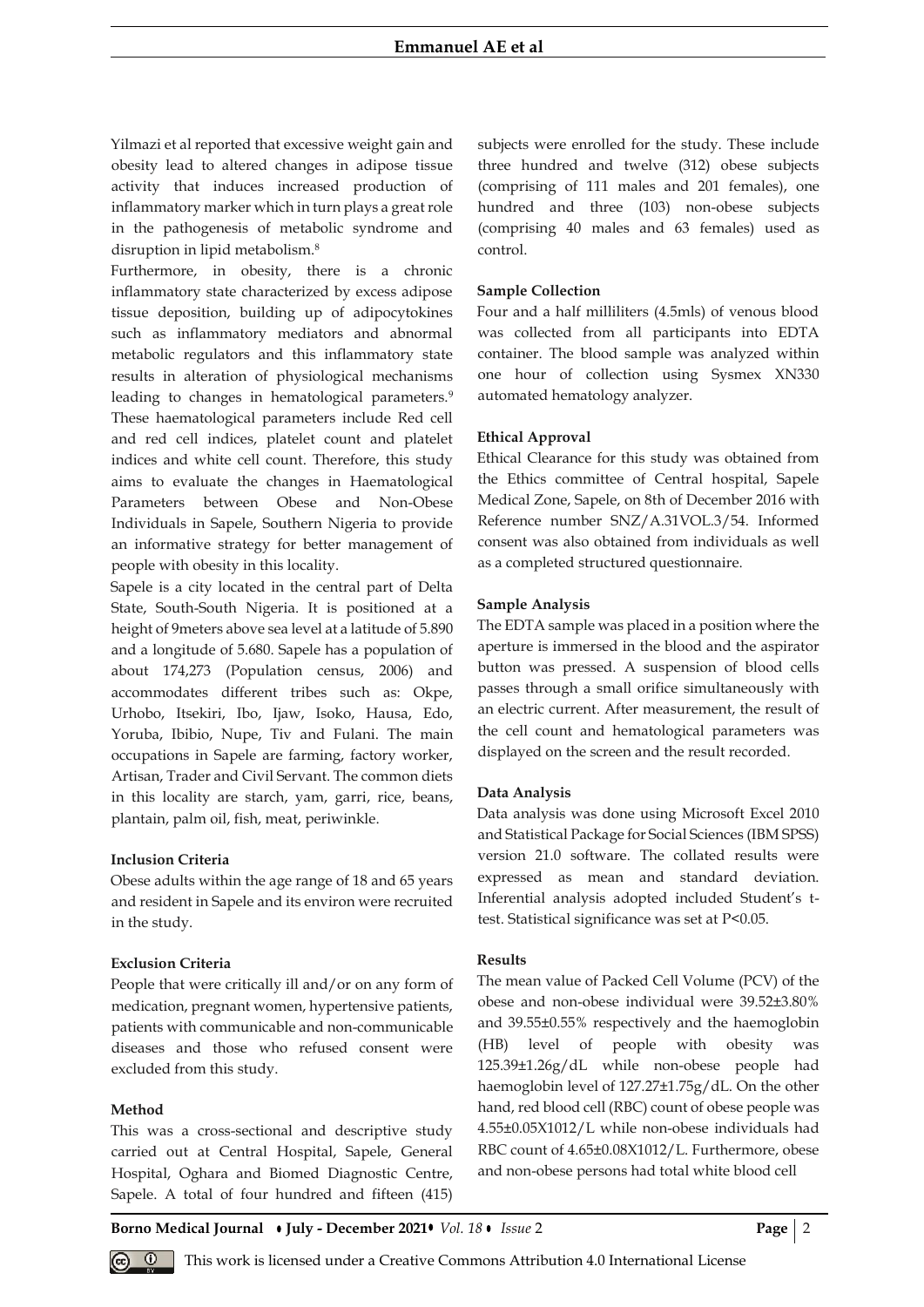(tWBC) count of 6.38±0.54 X109/L and 5.94±0.28X109/L respectively. Nevertheless, Platelet (PLT) count and Neutrophil (Neut) count of obese people were 247.57±7.67X109/L and 3.01±0.33X109/L while PLT and NEUT count of nonobese individuals were 236.73±11.67X109/L and 3.01±0.26X109/L as shown in table 1. In addition, the lymphocyte (LYMPH) count of people with obesity was 2.59±0.19X109/L while non-obese people had lymphocyte count of 2.38±0.10X109/L. The monocyte (MONO) count of obese and non-obese individuals was 6.40±0.23X109/L and 5.14±0.18X109/L respectively. Eosinophil (EOSINO) count and Basophil (BASO) count of people with obesity were 3.44±0.15X109/L and 0.35±0.03X109/L while EOSINO and BASO count of non-obese individuals were 3.81±0.15X109/L and 0.39±0.06X109/L.

Comparison of haematological parameters shows that the value of monocyte was significantly higher in people with obesity than in non-obese people while there was no significant difference in values of PCV, HB, RBC, tWBC, PLT, NEUT, LYMPH, EOSINO, and Basophil count among obese and non-obese people as shown in table 2.

Table 2 shows the mean values of haematological indices among obese and non-obese individuals in which, Neutrophil-Lymphocyte Ratio (NLR) of obese and non-obese people was  $1.57 \pm 0.21$  and  $1.18 \pm 0.05$ respectively. Also, the Platelet-Lymphocyte Ratio (PLR) of people with obesity was  $107.07 \pm 3.98$  while non-obese people had a PLR value of 107.57 ± 5.98. Furthermore, Mean Platelet Volume (MPV) of people with obesity was 8.31±0.08fL while non-obese people had MPV of 8.57 ± 0.15fL. The Platelet Distribution Width (PDW) and Platocrit (Pcrit) of obese individuals were 15.89 ± 0.04% and 0.20±0.01%. PDW and Pcrit of non-obese people were  $18.28 \pm 2.37\%$  and  $0.20 \pm 0.01\%$ respectively. Comparison of haematological indices shows that NLR value was significantly higher in people with obesity than in non-obese people while there was no significant difference in values of PLR, MPV, PDW and Pcrit among obese and non-obese people as shown in table 2.

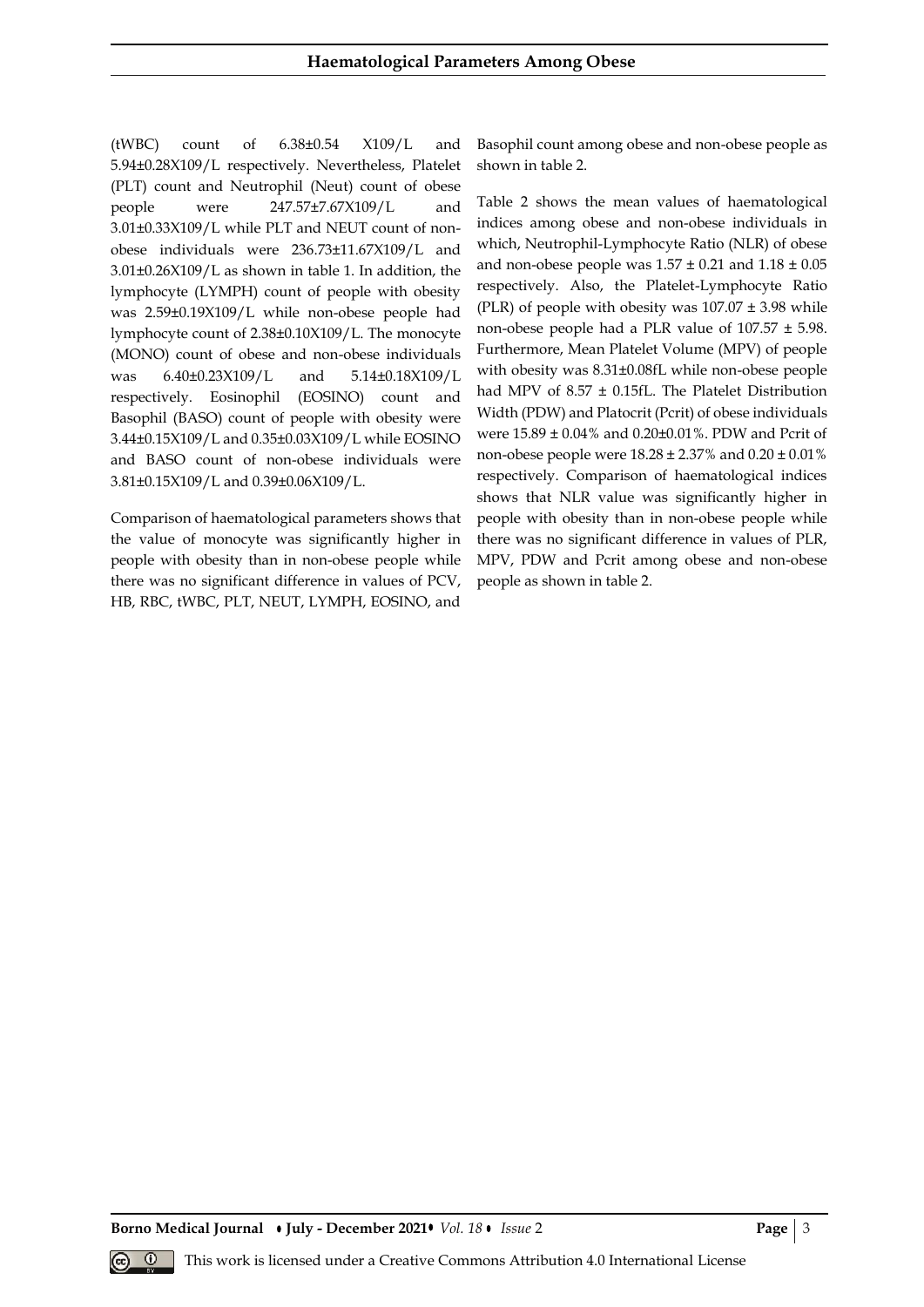| Parameter                | Obese $(n=312)$<br>Mean ± SEM | $Normal(n=103)$<br>Mean ± SEM | t value  | P value            |
|--------------------------|-------------------------------|-------------------------------|----------|--------------------|
| $PCV$ (%)                | $39.52 \pm 3.80$              | $39.55 \pm 0.55$              | $-0.060$ | $0.953\dagger$     |
| HB(g/dl)                 | $125.39 \pm 1.26$             | $127.27 \pm 1.75$             | $-0.897$ | $0.371\dagger$     |
| RBC(10 <sup>12</sup> /1) | $4.55 \pm 0.05$               | $4.65 \pm 0.08$               | $-1.127$ | $0.261\dagger$     |
| tWBC(109/1)              | $6.38 \pm 0.54$               | $5.94 \pm 0.28$               | 0.384    | 0.702 <sub>1</sub> |
| PLT(109/1)               | $247.57 \pm 7.67$             | $236.73 \pm 11.67$            | 0.788    | $0.432\dagger$     |
| NEUT(10 <sup>9</sup> /l) | $3.01 \pm 0.33$               | $3.01 \pm 0.26$               | $-0.009$ | $0.993\dagger$     |
| LYMPH(109/1)             | $2.59 \pm 0.19$               | $2.38 \pm 0.10$               | 0.798    | $0.426\dagger$     |
| MONO(10 <sup>9</sup> /l) | $6.40 \pm 0.23$               | $5.14 \pm 0.18$               | 3.911    | $0.000**$          |
| EOSINO(109/1)            | $3.44 \pm 0.15$               | $3.81 \pm 0.15$               | $-1.575$ | $0.117\dagger$     |
| $BASO(10^9/1)$           | $0.35 \pm 0.03$               | $0.39 \pm 0.06$               | $-0.604$ | 0.547 <sup>†</sup> |

| Table 1: Mean ± SEM of haematological parameters among obese and non-obese subjects |  |  |
|-------------------------------------------------------------------------------------|--|--|
|                                                                                     |  |  |

**\*\*Significant (p<0.01) † Not Significant**

**Table 2**: Mean ±SEM of haematological indices among obese and non-obese individuals

| Parameter   | Obese $(n=312)$<br>Mean ±SEM | $Normal(n=103)$<br>Mean ±SEM | t value  | P value        |
|-------------|------------------------------|------------------------------|----------|----------------|
| <b>NLR</b>  | $1.57 \pm 0.21$              | $1.18 \pm 0.05$              | 2.273    | $0.034*$       |
| <b>PLR</b>  | $107.07 \pm 3.98$            | $107.57 \pm 5.98$            | $-0.071$ | $0.943\dagger$ |
| MPV(fL)     | $8.31 \pm 0.08$              | $8.57 \pm 0.15$              | $-1.787$ | 0.078+         |
| $PDW(\%)$   | $15.89 \pm 0.04$             | $18.28 \pm 2.37$             | $-1.306$ | $0.193 +$      |
| $Pcrit(\%)$ | $0.20 \pm 0.01$              | $0.20 \pm 0.01$              | 0.642    | $0.522$ †      |

**\*Significant (p<0.05) †Not Significant**

**Borno Medical Journal • July - December 2021•** *Vol. 18* • *Issue* 2 **Page** | 4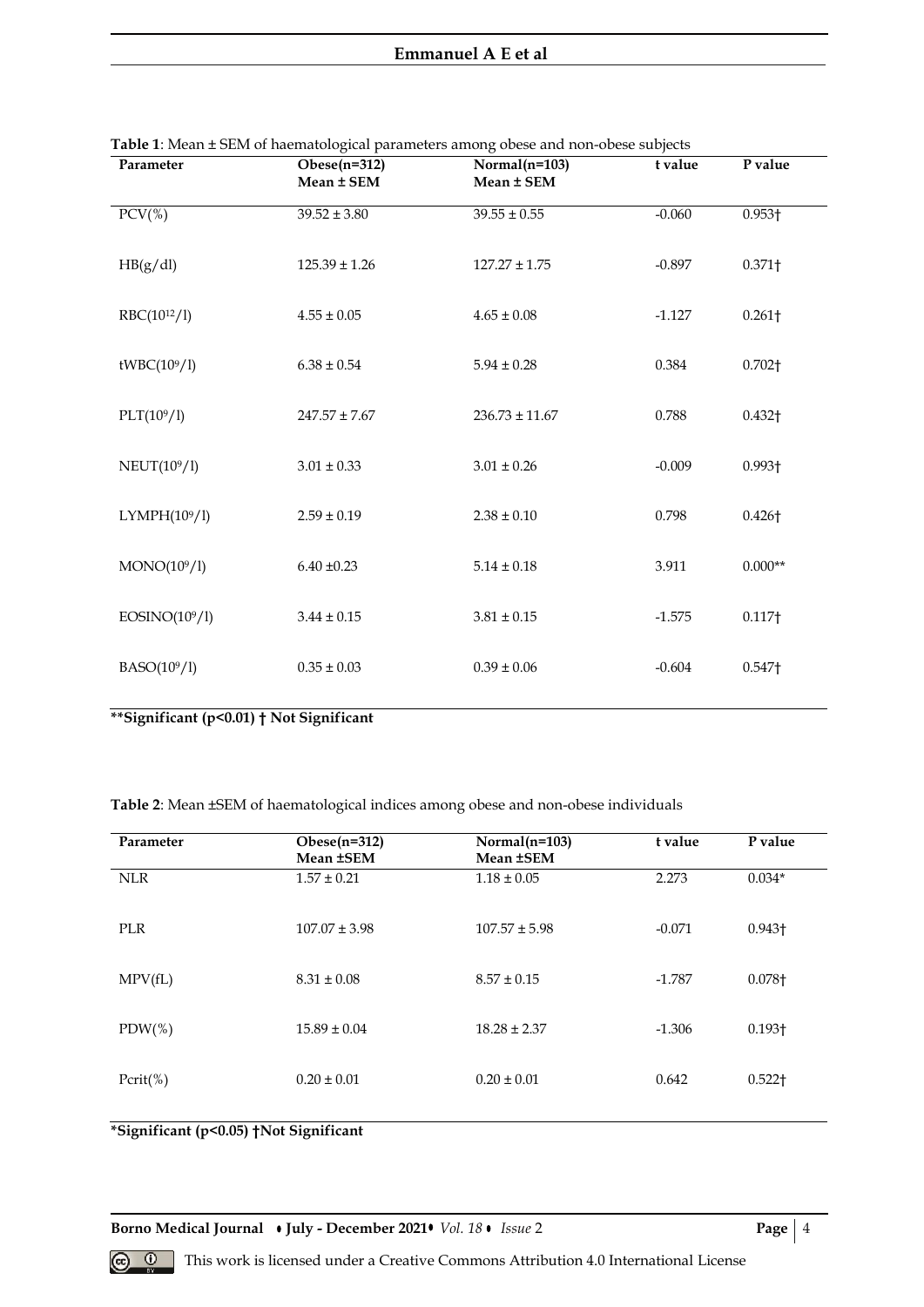## **Discussion**

Obesity subject had no significant impact on values of hemoglobin, packed cell volume and red blood cell count compared with normal weight subject, this implies that weight gain does not affect haematopoietic processes and iron metabolism, this result is in agreement with an earlier study, which reported that overweight and obese subjects do not have lower hemoglobin and red blood cell count and obesity results when excess energy intake exceeds energy usage, which does not considerably affect iron metabolism to cause anemia in adult obese subjects.<sup>10</sup> Nevertheless, people with obesity had significantly higher monocyte count when compared with non-obese people. This implies that obesity and excessive weight gains induce monocytosis and this is in line with observations made earlier by an author that monocyte shows high endothelial affinity and a potent capacity to invade vascular lesions and transform into pro-inflammatory cytokine producing macrophages that eventually result to increase monocyte in blood.<sup>11</sup> In addition, obesity is characterized by chronic low-grade systemic inflammation state that triggers increase expression of monocytosis in the obese individuals and this is consistent with the findings of the same study, which reported that there was a significant univariate association between monocytosis and obesity, as well as subclinical atherosclerosis in obese individuals.<sup>12</sup> On the other hand, obese subjects had significantly higher Neutrophil-Lymphocytes Ratio (NLR) value when compared with normal non-obese people and this implies that obesity and excessive weight gain increases the NLR due to inflammatory processes that are common in obesity. Remember, NLR is a simple index to evaluate the inflammatory status of an individual and according to Kim and his colleagues in 2008, obese subjects had elevated circulating neutrophil levels and an increased number of blood cytokines such as TNF-α, IL-1β, IL-8 and IL-6 in the circulation.<sup>12</sup> The elevated neutrophil levels are attributed to its potential responses to persistent inflammation and tissue injury which are frequently seen in obesity through antigenic presentation and secretion of chemokines, prostaglandins as well as leucotrienes.13 However, people with obesity had no significant difference in packed cell volume, hemoglobin, red blood cells count, white blood cell count, platelets count, Neutrophils, Lymphocytes, Eosinophils and

Basophils count when compared with normal nonobese people and this result is a further pointer that obesity had no significant effect on haematopoietic activities and most blood cell proliferations. In addition, there was no significant difference in platelet count between obese and non-obese individuals and this result defers from earlier reports that platelet count and platelet indices were increased in people with obesity.14,15

#### **Conclusion**

People with obesity had a significantly higher value of monocyte count and Neutrophil-lymphocyte ratio when compared to non-obese individuals. This is implying that there could be a systemic inflammatory state in people with obesity. While there was no significant difference in values of Packed cell volume, haemoglobin, red blood cell, total white blood cell, Platelet, Neutrophil, Lymphocyte, Eosinophil, Mean Platelet Volume, Platelet Distribution Width, and Basophil count among obese and non-obese people in Sapele Southern Nigeria.

#### **References**

- **1.** Barness L.A, Opitz J.M, Gilbert E. Obesity: genetic, molecular and environmental aspects. American Journal of Medical Genetics. 2007;143 (24): 3016– 3034.
- **2.** World Health Organization. Obesity: Preventing and managing the global epidemic. World Health Organization. 2014;1-21.
- **3.** World Health Organization. WHO physical inactivity: A global public health problem. 2009.
- **4.** Haslam D.W, James W.P. Obesity. Lancet. 2005;366 (9492):1197–1209.
- **5.** Freedman DS, Horlick M, Berenson GS. A comparison of the slaughter skinfold-thickness equation and BMI in predicting body fatness and cardiovascular disease risk factor levels in children. Am J Clin Nutr. 2013;98(6):1417-1424.
- **6.** Lau DC, Douketis JD, Morrison KM, Hramiak IM, Sharma AM, Ur E. Canadian Clinical Practice Guidelines on the management and prevention of obesity in adults and children summary. Canadian Medical Annual Journal. 2007;176(8);1-13.
- **7.** Bleich S, Cutler D, Murray C, Adams A. Why is the developed world obese? Annual Review Public Health (Research Support). 2008;29(5): 273–95.
- **8.** Yilmazi H, Ucan B, Sayki M, Unsal-Ozbek M, Delibasi T. Diabetes and metabolic syndrome: Clinical Research and Reviews. 2015;9 (4): 299 – 304.

**Borno Medical Journal • July - December 2021 •** *Vol.* 18 • *Issue* 2 **Page | 5** 

This work is licensed under a Creative Commons Attribution 4.0 International License